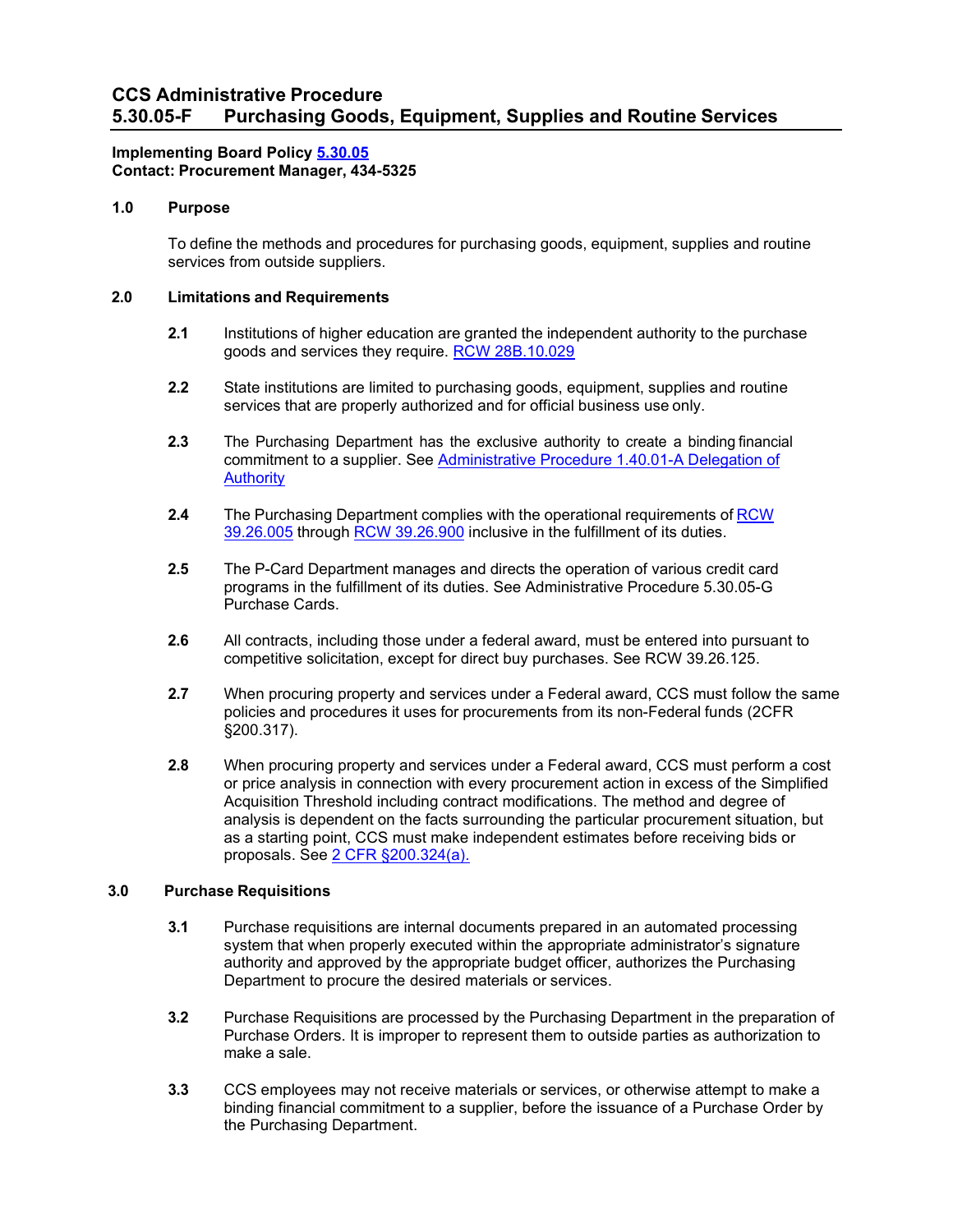- 3.3.1 The only authorized exceptions are the proper use of a procurement card(P-Card).
- 3.3.2 It is the responsibility of the P-Card user to determine whether his/her proposed supplier will accept a P-Card.
- **3.4** CCS employees who violate these procedures are personally responsible for the payment of costs resulting therefrom or the return of such materials to their sources.Employees may be subject to further disciplinary action for such occurrences.

# **4.0 Telework Purchases**

In order to support teleworking arrangements and the CCS Commute Trip Reduction (CTR) program, approved purchases may be made for employees use for official duties to ensure an appropriate working environment. The purchases may include, but not be limited to hardware (PC/laptop, mouse, keyboard, webcam, microphone), software, and supplies. Any purchases made for teleworking arrangements must follow established purchasing and Pcard procedures.

# **5.0 Purchase Card (P-Card)**

CCS has established a Visa P-Card program that allows authorized employees to make expedited purchases and reduce transaction processing costs. Purchase cards are to be used within the same statutes, rules, policies, and procedures as purchases by any other means of payment. See Administrative Procedure 5.30.05-G Purchase Cards.

# **6.0 Online Office Products System**

CCS participates in a group purchasing organization ("GPO") office products contract. Authorized staff may order supplies through an online system.

- **6.1** The Expense Accounting Supervisor administers the online system, opening log-on accounts for authorized employees and providing training.
- **6.2** All Administrators will use P-Cards for payment of office products.
- **6.3** Certain items on the website catalogue, such as furniture or computer equipment, may appear as "restricted items". To purchase a "restricted item", prepare a purchase requisition with the item number and forward it to the Purchasing Department to be processed.
- **6.4** The GPO office products contract was negotiated in good faith with suppliers to include all of CCS's requirements. Employees who wish to make purchases from other suppliersto take advantage of sale prices or special requirements must obtain the prior approval of the CCS Procurement Manager

### **7.0 Delegated Authorities**

- **7.1** The Procurement Manager delegates his/her authority for procurement activities regarding automotive parts and related special installation tools, such related special installation tools not to exceed \$5,000 in value and further, such automotive parts and related special installation tools being necessary for the execution of "live work orders" or reasonable inventory thereof, to the Dean of Technical Education, Spokane Community College and designees/subordinate staff.
	- 7.1.1 The Dean of Technical Education, Spokane Community College may utilize such independent manual or electronic purchasing systems, including the issuance of purchase orders to suppliers, as appropriate.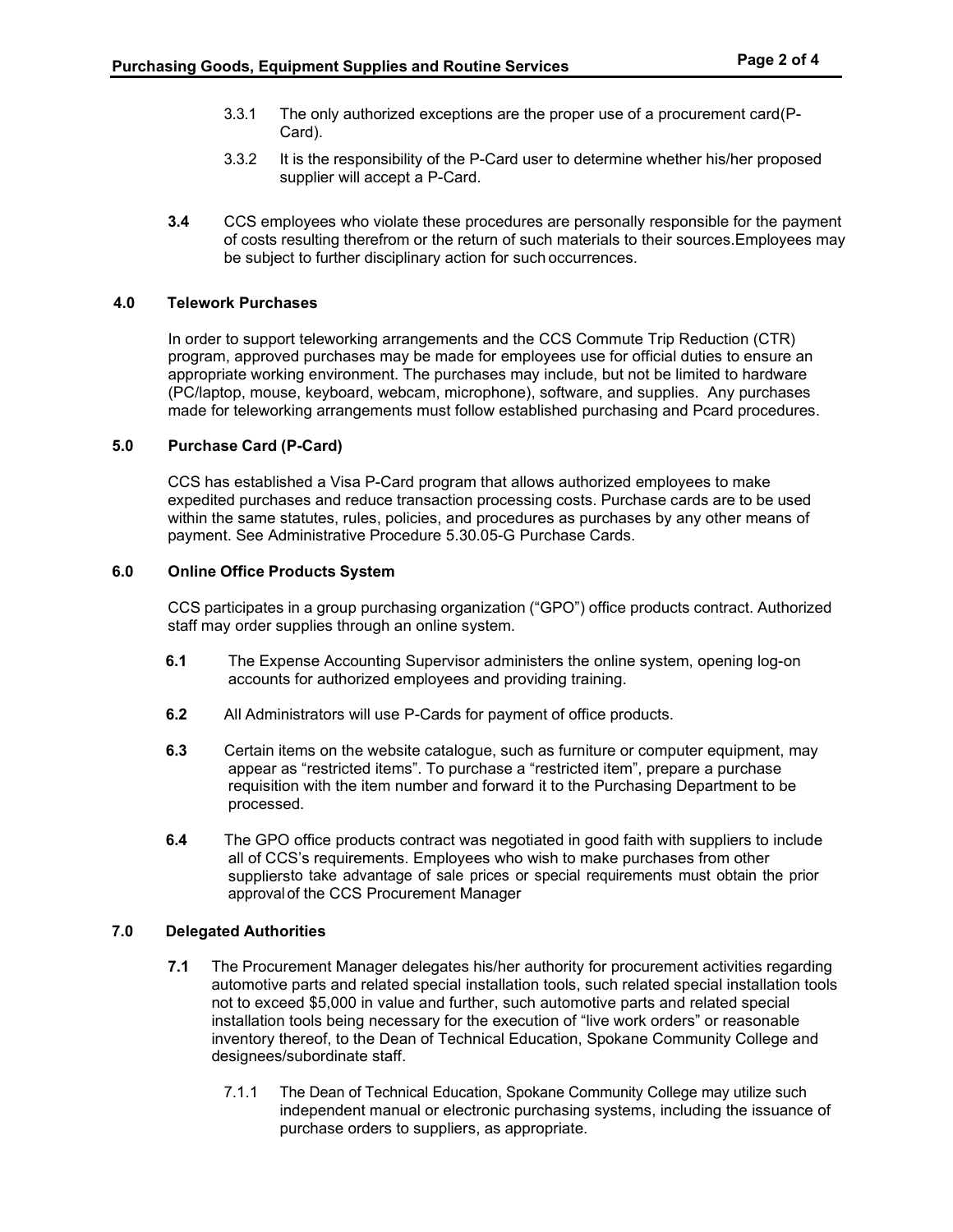7.1.2 The Dean of Technical Education, Spokane Community College may only purchase fixtures, consumable supplies, equipment, and all other commoditiesnot for resale in accordance with the other provisions of this administrative procedure.

### **8.0 Emergency Purchases**

"Emergency" requirements must be submitted to the CCS Procurement Manager for proper processing in compliance with Washington State law. The Office of Financial Management andthe State Auditor's Office have specifically ruled that a failure to plan does not constitute an emergency.

- **8.1** A true "emergency" purchase exempts CCS from following competitive bidding statutesand other regulations and requires the Chancellor to submit written notification to the director of the Department of Enterprise Services within three (3) business days of the emergency purchase.
- **8.2** Emergency" is defined as "…a set of unforeseen circumstances beyond the control of the agency that either (a) present a real, immediate, and extreme threat to the proper performance of essential functions; or (b) may reasonably be expected to result in material loss or damage to property, bodily injury, or loss of life if immediate action is not taken." RCW 39.26.130(3)
- **8.3** Effective January 1, 2013, emergency purchase documentation must be filed using an electronic reporting system managed by the Department of Enterprise Services. To accomplish this purpose, the responsible administrator from the appropriate department shall submit such information as required to the CCS Procurement Manager who will complete the electronic filing. RCW 39.26.130(1).
- **8.4** Effective January 1, 2013, emergency purchase documentation must also be posted onthe public CCS website. The CCS Procurement Manager shall maintain a separate page within the Purchasing Department section of the public CCS website for this purpose. Department of Enterprise Services policy DES-130-00.

### **9.0 Purchasing Procedure Violations**

Purchases are to be made consistent with CCS and state procurement policies and procedures at all times. When an employee violates proper purchasing procedures, it becomes his/her personal responsibility to pay for the item or service. If the individual cannot, or will not, pay for the item or service, it is the employee's responsibility to:

- **9.1** Contact the vendor and make arrangements to return the product or cancel theservice.
- **9.2** The transaction will not be considered a valid CCS purchase, and CCS will not be responsible for payment.
- **9.3** The employee may be subject to further disciplinary action.

## **10.0 Related Information**

- **10.1** Administrative Procedure 1.40.01-A [Delegation](https://ccs.spokane.edu/ccsglobal/media/Global/PDFs/District/Policies/CH1/1-40-01A_DelegationAuthority.pdf) of Authority
- **10.2** Administrative Procedure [5.30.05-G](https://ccs.spokane.edu/ccsglobal/media/Global/PDFs/District/Policies/CH5/5.30.05_InternalControl/5-30-05G_PCard.pdf) Purchase and Travel Cards
- **10.3** CCSnet Purchasing web page, Credit Card [Programs](http://ccsnet.ccs.spokane.edu/Purchasing/CUSTOM-PAGES/Credit-Card-Programs.aspx)
- **10.4** RCW [28B.10.029](http://apps.leg.wa.gov/RCW/default.aspx?cite=28B.10.029) Property purchase and disposition
- **10.5** [Chapter](http://apps.leg.wa.gov/RCW/default.aspx?cite=43.19) 39.26 RCW Department of Enterprise Services